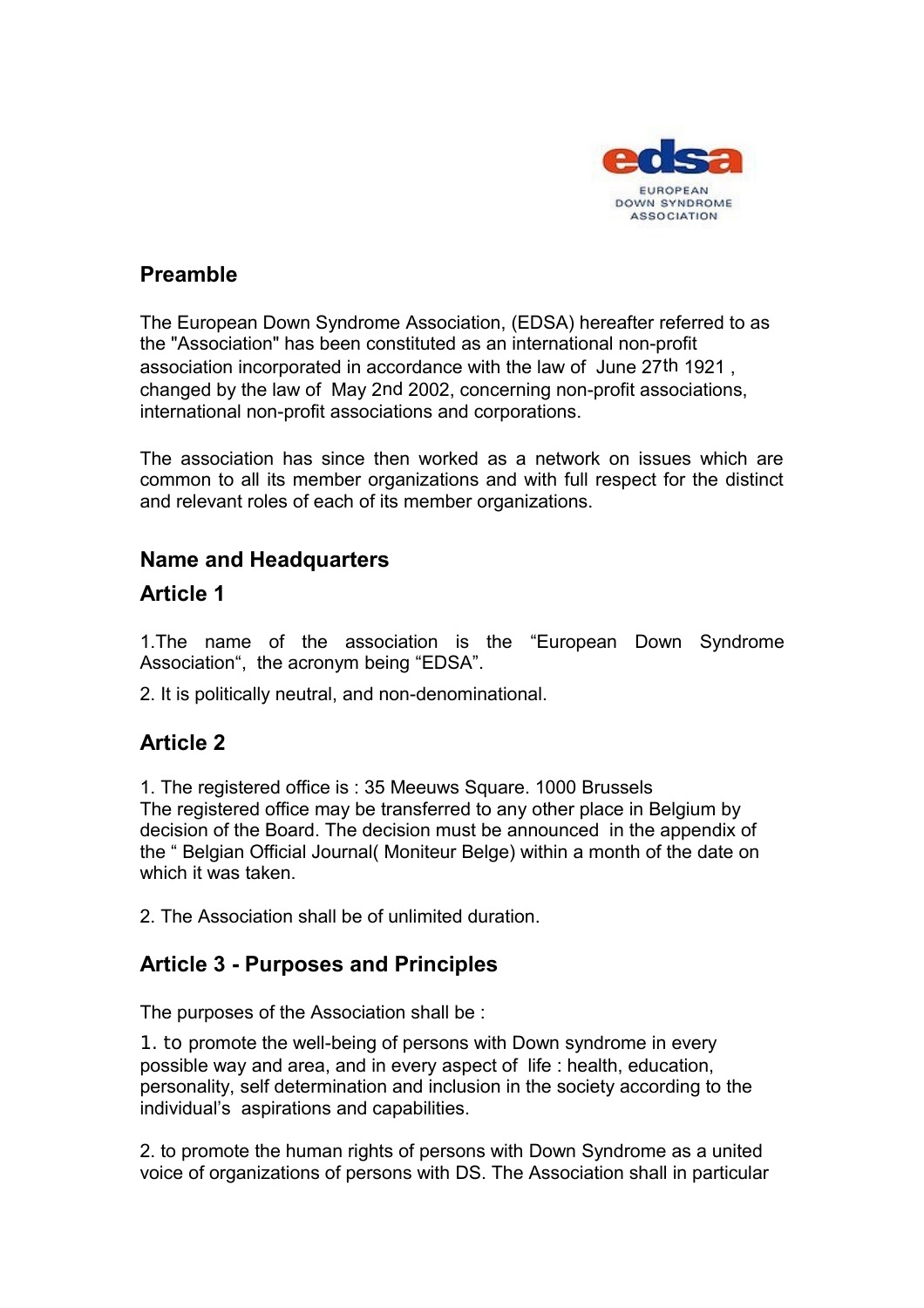found its advocacy on the utilisation of the Convention on the Rights of Persons with Disabilities and other human rights instruments.

3. to promote the self advocacy of people with Down Syndrome in every possible way by providing them with the necessary opportunities.

4. to encourage all scientific efforts towards advances and improvements in medical care, education, rehabilitation, vocational training, employment, leisure and independent living.

5. to further the interests of persons with Down syndrome by securing all necessary resources, support and services to that end.

6. to create a bond among all persons with Down syndrome, their families, friends, and associations.

# **Article 4 - Actions of the Association**

- 1. The representation of all persons with Down syndrome in Europe; the cooperation with the European Commission, the European Parliament, other European Institutions with the aim of supporting people with Down syndrome or other forms of disabilities.
- 2. The cooperation with European organisations especially concerned by medical and scientific aspects related to DS.

3. The representation and advocacy of all persons with Down Syndrome and their families at all relevant international events as well as actions, organisations, bodies and authorities if deemed useful or necessary.

4. The support of national organisations of persons with Down Syndrome, providing them with information and advice, and give them access to an extensive data base.

5. The achievement of full inclusion of persons with Down Syndrome, of their unrestricted participation in all areas of society and adequate access to their rights as European citizens.

6. Providing a forum for discussion of relevant issues and dissemination of information.

7. Providing support to its members with special emphasis on the needs of people of different ages, with special focus on young people and their social inclusion.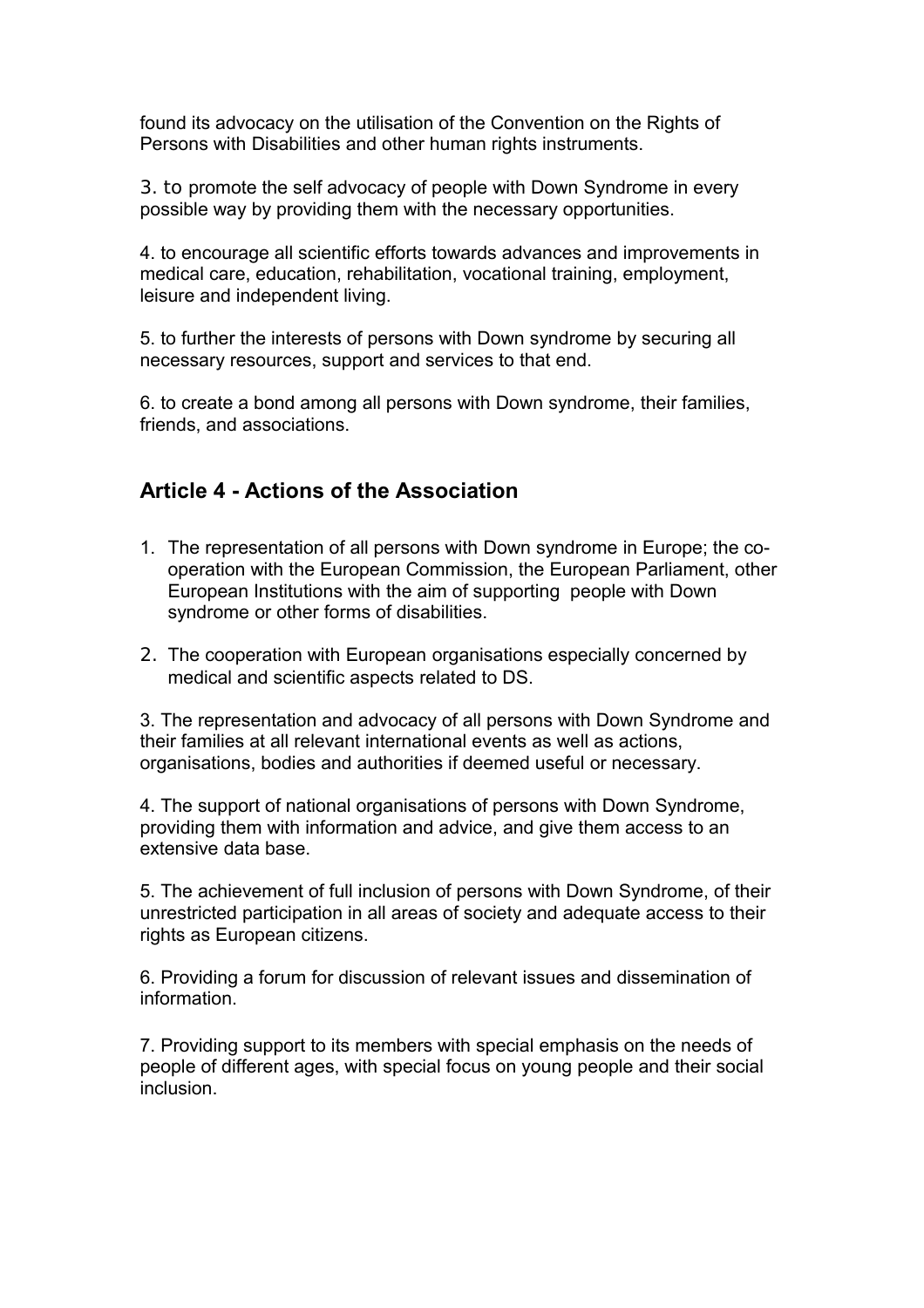# **Article 5 - Membership**

The Association shall comprise the following categories of members:

- 1. Full members: national, regional or local non-profit organisations, corporations or associations of persons with Down Syndrome and representing persons with Down Syndrome active in one of the countries of the European Union.
- 2. Affiliate members: national, regional or local non-profit organisations, corporations or associations of persons with Down Syndrome and representing persons with Down syndrome active in Europe.
- 3. Associate members: national, regional or local non-profit organisations, corporations or associations of persons with Down Syndrome and representing persons with Down syndrome active in the areas adjoining the European Union and Europe.

The number of members is not limited. Membership fees are payable annually. The General Assembly decides on the membership fees up to a maximum of 3.000 -  $\epsilon$ .

Other participating issues are dealt with in the internal rules.

#### **Article 6 – Non members' participation**

**Observers and Friends** : any organisations or individuals which do not meet the conditions to become full, affiliate or associate members but showing a positive interest towards the goals of the association and are equally concerned with the well-being of persons with Down syndrome or any other disability or chronic disease, but without the right to vote.

## **Article 7 - General Assembly**

1 The General Assembly is the Association's supreme authority. It is composed of all the full, affiliate and associate member organizations.

- 2. It shall hold an ordinary meeting once each year. It may also meet in extraordinary meeting whenever necessary, by decision of 50% the Board or at the request of 25% of the member organizations.
- 3. The Board shall send notice of the meeting to the member organizations three months in advance. The convocation, including the proposed agenda, shall be sent to each member organization two weeks prior to the date of the meeting.
- 4. The General Assembly is valid whatever the number of participants is as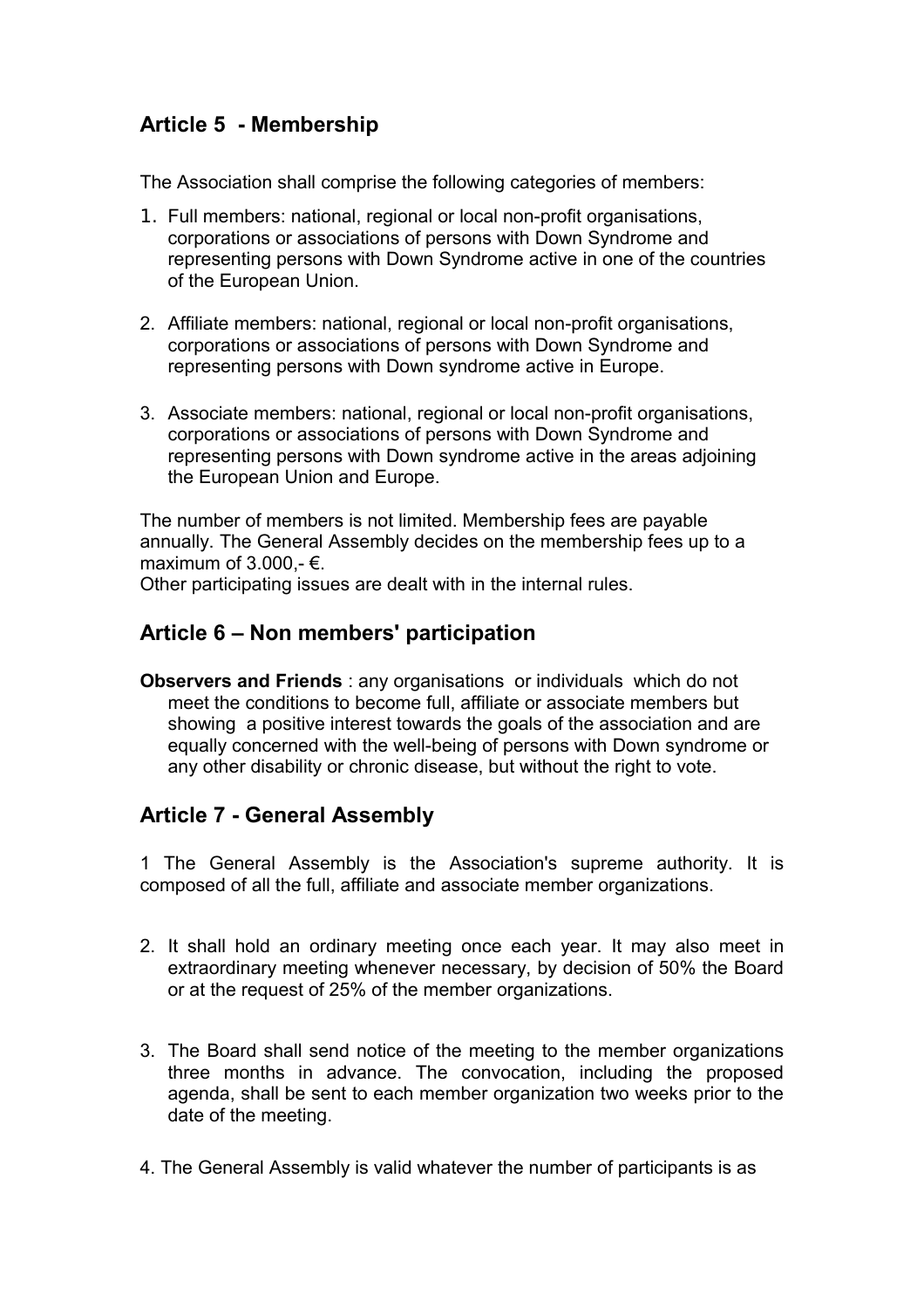long as the convocation has been sent as it is stated in the statutes

# **Article 8 – Functions of the General Assembly**

The General Assembly :

1. Elects the Board. Elections shall take place on the basis of the nominations submitted by the members.

2. The general assembly is presided by the President of the Board or due to his absence by the vice-presidents.

3. May adopt amendments to the statutes of the Association.

4. Considers and approves the Treasurer's report and the budget of the Association.

5. May appoint and dismiss the administrators and the members of the admittance committee.

- 6. May appoint and dismiss auditors; and in the case they are allowed a salary, determine this salary.
- 7. Pays the administrators and the auditors.
- 8. Decides on the exclusion of members*.*
- 9. Decides on the dissolution of the Association.

10. It shall hold an ordinary meeting once each year. It may also meet in extraordinary meeting whenever necessary, by decision of 50% the Board or at the request of 25% of the member organizations.

11. The Board shall send notice of the meeting to the member organizations three months in advance. The convocation, including the proposed agenda, shall be sent to each member organization two weeks prior to the date of the meeting.

## **Article 9**

The General Assembly can only conclude legitimately about the dissolution of the association or about amendments to the constitution if it complies with the the law of June 27th1921, modified by the law of May 2nd 2002 ruling nonprofit associations, and the articles of association.

## **Article 10 - Amendment to the statutes of the association**

Any amendment must be passed by a two-third majority of the members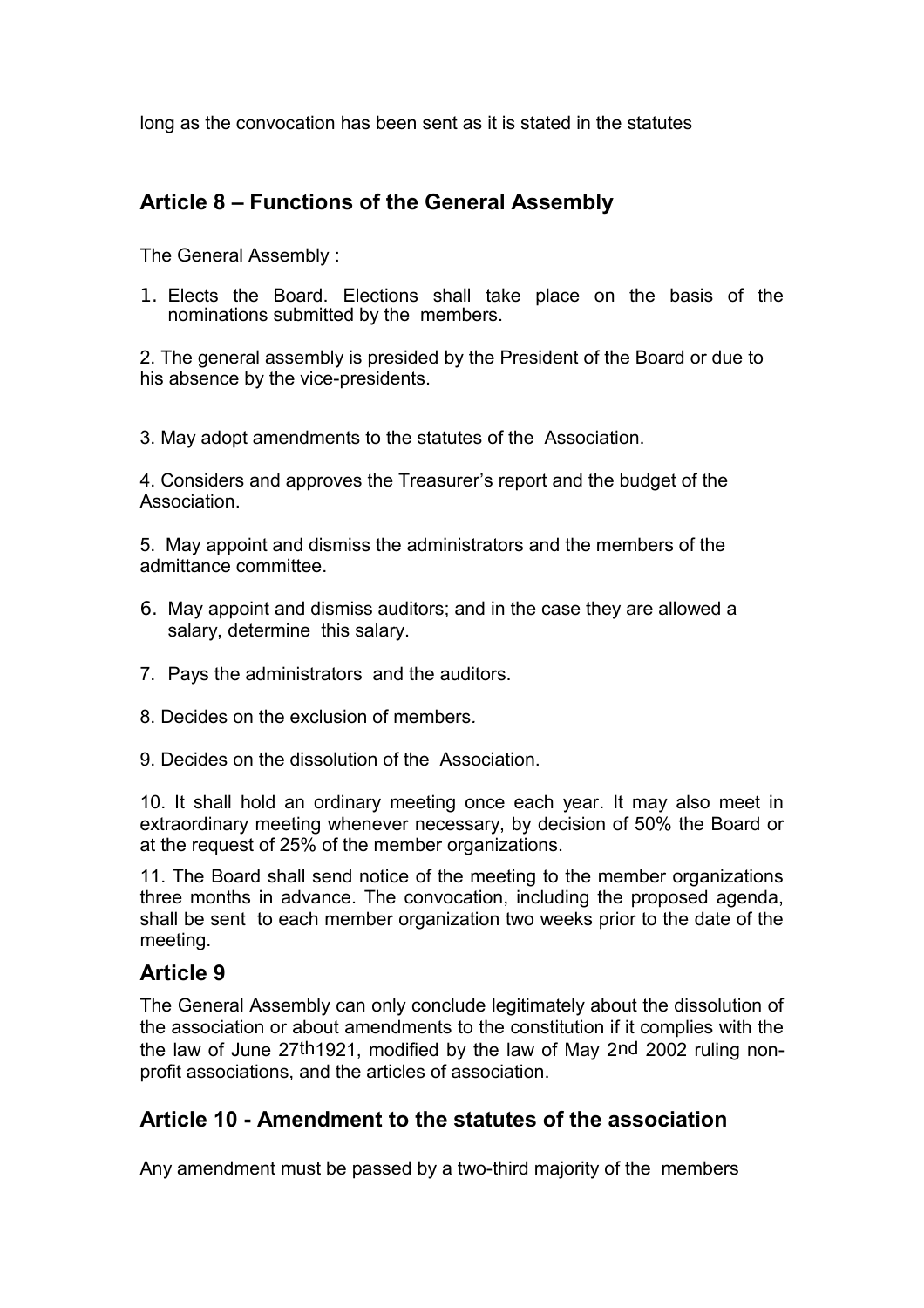attending the General Assembly.

# **Article 11 - The Board**

The association is administrated by a Board of at least five and at the most eleven members, among whom the president, two vice-presidents, the Secretary-General and the treasurer.

At least two third of the Board members shall be persons with DS , parents or family members.

Their term of office may end at any moment by decision of the General Assembly with a majority of two third of the members present.

No more than one member of the board shall be from the same country.

# **Article 12**

All deeds committing the association are undersigned legitimately in the name of the association, by the President of the Board and the Secretary-General, acting collectively.

They do not need to prove any conclusion of the Board or any authorization towards third parties. This way of representation also applies for lawful action.

## **Article 13**

The board members do not enter into personal obligations concerning the commitments of the association.

Their liability is confined to the performance of their duty. The term of office is honorary.

## **Presidency**

## **Article 14 – the president**

The President shall be elected by the General Assembly for a period of three years. He shall preside over all meetings of the Board and the General Assembly.

The President can be either a parent or a professional.

#### **Article 15 . the vice-presidents**

Two Vice-Presidents shall be elected by the General Assembly for a period of three years.

## **Article 16 - The Secretary-General**

The Secretary-General shall be elected by the General Assembly for a period of three years.

Should the Secretary General resign or be asked to resign, his successor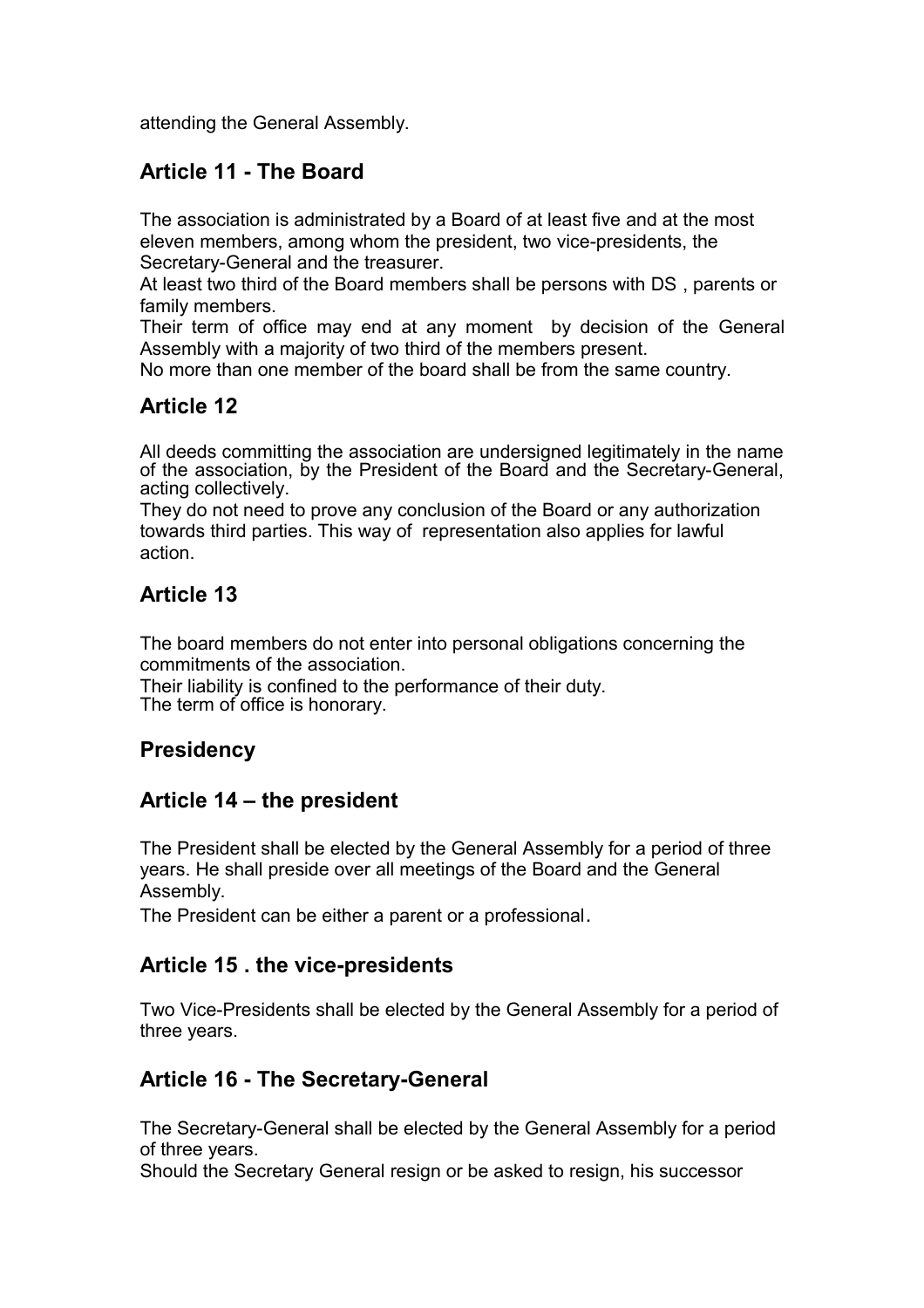shall be appointed temporarily by a majority of two-thirds of the Board till the next General Assembly.

## **Article 17 - The Treasurer**

The Treasurer is elected by the General Assembly for a period of three years.

**The tasks of the president, the vice-presidents, the general secretary and the treasurer are detailed in the internal rules of the association.**

## **Finances**

# **Article 18**

The financial year will be the calendar year; After the end of each financial year the Board balances the accounts of the past year, and presents them to the Assembly for approval. The accounts may be audited before a general Assembly. At least two weeks before the Assembly accounts shall be sent to the members, who may then demand access to all documents on which these accounts are founded. These documents can be consulted at the Assembly.

## **Article 19**

The credit balance enlarges the capital of the association and may by no means be distributed to the members as a dividend or by any other means.

# **Dissolution of EDSA**

## **Article 20**

The Association can be dissolved before term by a resolution of the general assembly or a judicial sentence .

A proposal for dissolution of the Association must be handed to the Secretary-General at least three months prior to a regular or exceptional meeting of the General Assembly.

A proposal to dissolve the Association may be submittedeither by a two-third majority of the Board or by at least 50 % of the members.

In case of voluntary dissolution the general assembly, or in its absence the court, designates one or more liquidators, decides on their powers and stipulates how the debts will be paid off and the transfer of the remaining assets will happen.

# **Article 21**

In case of dissolution the remaining assets will be transferred to the